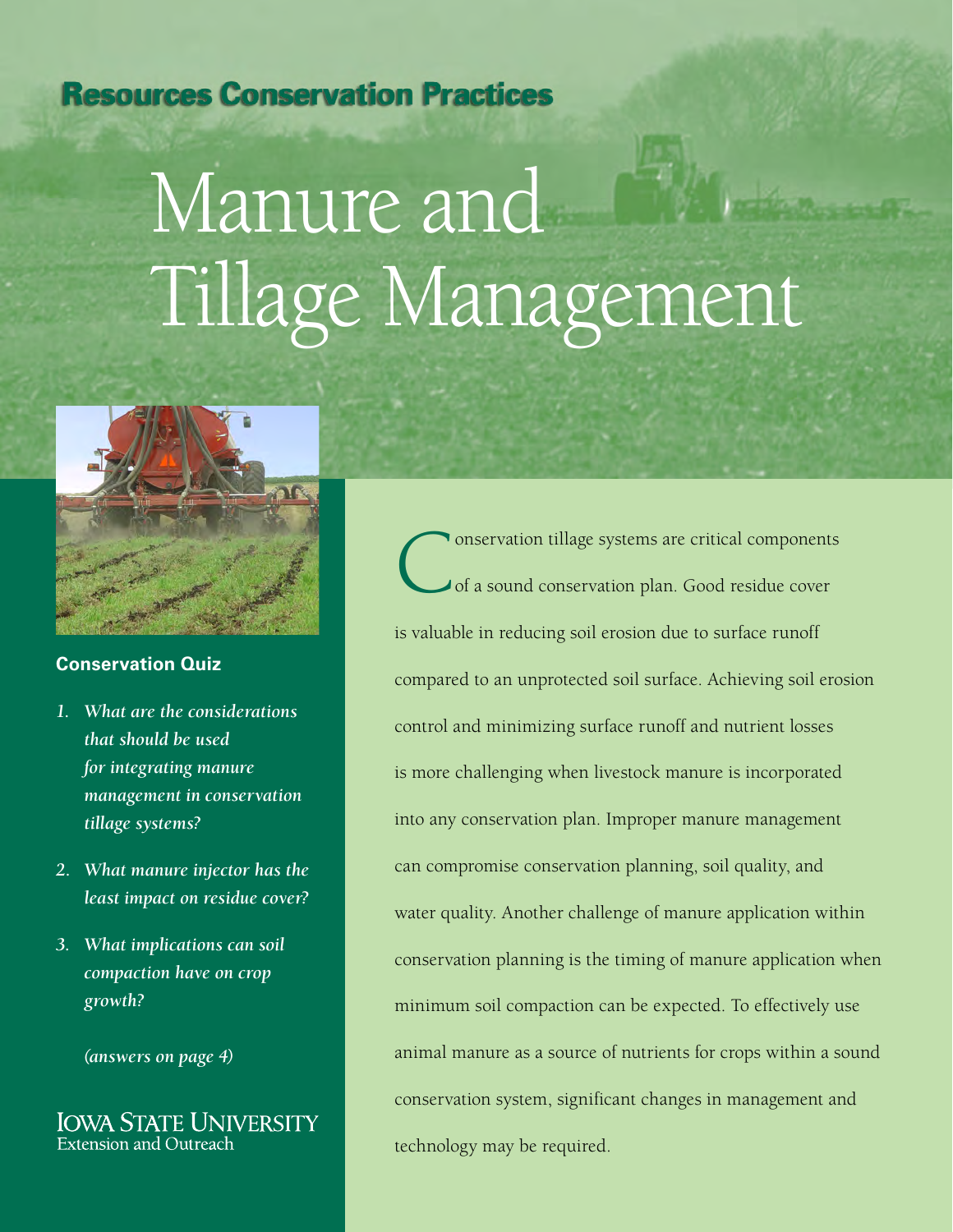



**Figure 1. Disc-covered manure applicator.**

# **Manure Application Effect on Residue Management**

Adopting best management practices throughout an operation must take both manure application and tillage management into consideration. Liquid manure application equipment typically used by Iowa producers may reduce levels of residue cover that are critical to controlling soil erosion and preventing surface runoff and nutrient loss, no matter what tillage management system is being used. In some cases, disc-covered manure application can reduce residue cover to as low as 20 percent, depending on how fragile the crop residue is. Therefore, the type of manure application equipment used can significantly affect the amount of residue cover remaining on the soil surface. Modifying manure injection units or their operation can improve residue cover by minimizing soil disturbance.

Effective manure application and residue management can be combined to improve both soil productivity and environmental quality. In a study in northeast Iowa, residue cover was measured before and after the application of liquid manure with three different types of manure applicators (disc-covering unit, a sweep incorporator, and a single-disc injector unit). The disccovered applicator used discs to cover the manure that was applied directly on the soil surface (Fig. 1). The shovel incorporator and the slot injector applicators placed the manure below the soil surface (Figs. 2 and 3). In this study, the disc-covered manure applicator was used on corn residue and all three applicators were used on soybean residue. The disc-covered applicator with soybean residue caused a reduction of 73 percent in residue cover compared to 24 percent with corn residue (Fig. 4). This large difference in remaining residue cover can be attributed to greater rigidity and volume of corn residue compared

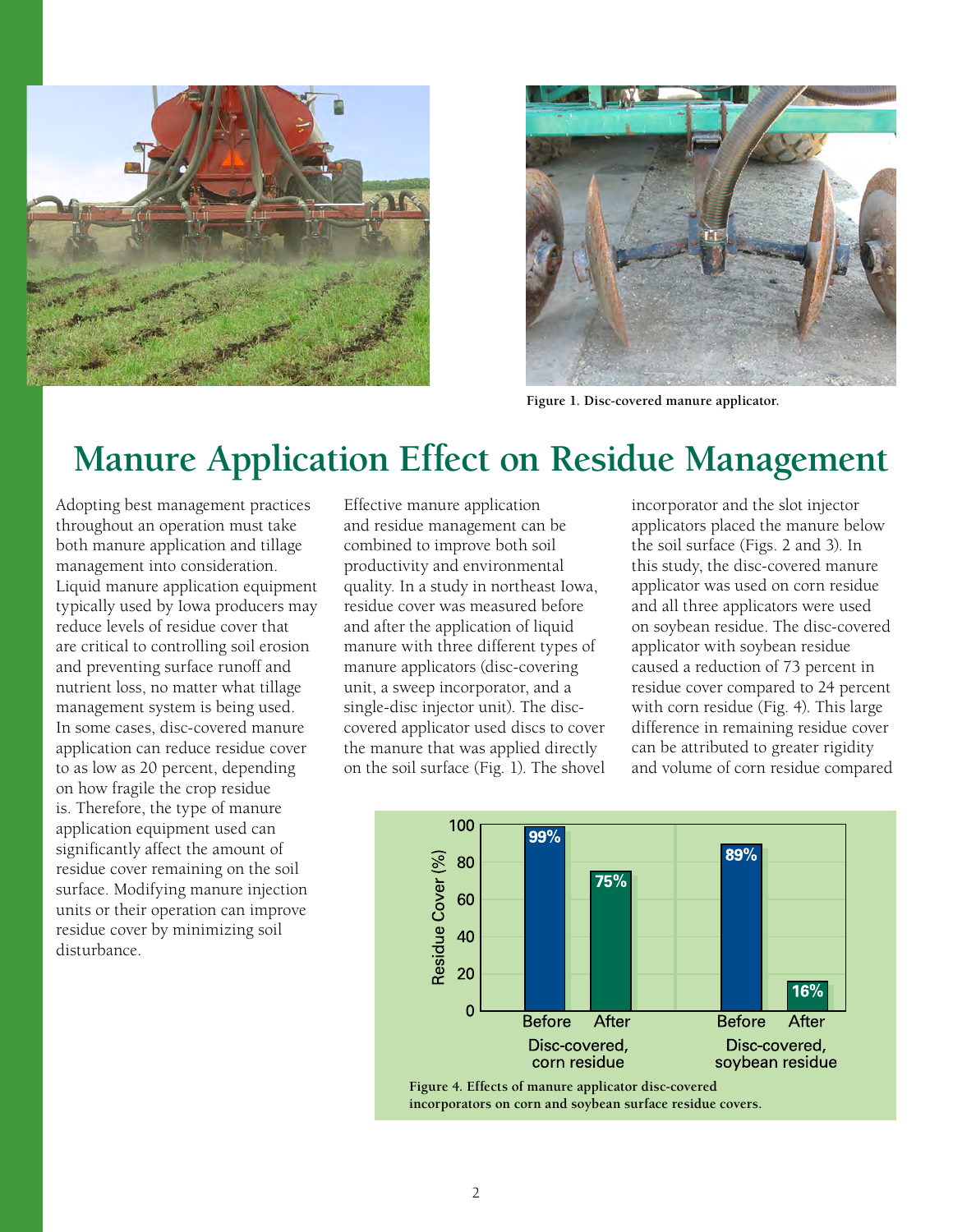

**Figure 2. Shovel incorporated manure applicator. Figure 3. Slot injected manure applicator.**



to soybean. Soybean residue is generally more fragile than corn residue; therefore, soybean residue will break down and incorporate easier with disc-covers than corn residue.

In the same study, three types of liquid manure applicators were compared for their impact on soybean residue cover remaining after manure application (Fig. 5). The disc-covered manure applicator caused a 73 percent reduction in soybean residue

compared to 62 and 21 percent residue reductions caused by the shovel incorporator and slot injector, respectively. Disc-covered applicators were more aggressive in overturning soil and residue cover when incorporating manure. The sweep incorporator on the other hand had more visible disturbance due to the sweep mixing of the applied manure with the soil. The single-disc injector was less disruptive to soil and surface residue because it applies liquid manure below the soil surface with a

narrow cut through the soil surface. Single-disc injector applicators typically disturb a minimum amount of surface residue while applying manure. However, in corn residue, a disc-covered manure applicator can leave more than 75 percent residue cover due to the rigid nature of the cornstalks.



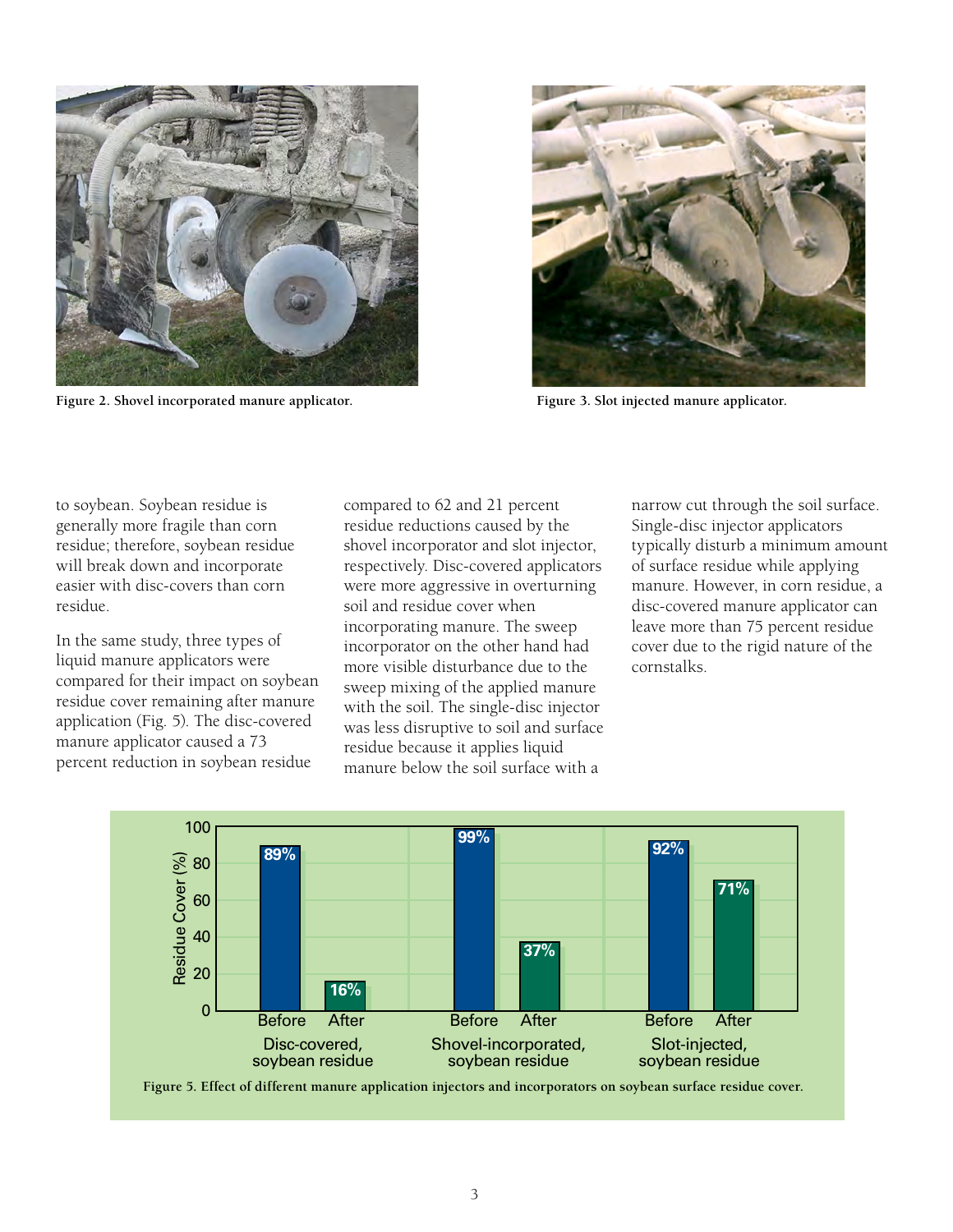#### **Manure Application in Conservation Tillage Systems**

It has been found that manure injection methods resulted in higher corn yields, reduced nutrient runoff losses and lower odor than conventional methods of application. Manure application with conventional sweeps and broadcast application followed by disking can cut odor substantially, but will cause greater reduction in residue cover.

Producers using conservation tillage systems must realize the importance of leaving residue cover on the soil surface for maximum use of nutrients and preventing surface runoff. Injecting manure can mix soil, bury residue, and destroy soil structure. Therefore the value of having complete residue cover can reduce erosion significantly (95 to 98 percent) compared to unprotected soil (Midwest Plan Service, 2000). Manure injection can be considered as a tillage alternative to integrate conservation tillage and manure application similar to strip or zone tillage (see PM 1901C). This alternative will address one of the challenges farmers face in managing liquid manure while using a conservation tillage system. For producers using conservation tillage it's important that every field operation leave the maximum amount of residue cover on the



**Figure 6. Corn yields comparing manure striptillage and conventional strip-tillage with commercial nitrogen, both at 150 pounds N/acre.**



**Figure 7. Soil penetration resistance after manure application. The control received no manure application and the 52 tons represents manure application using a manure applicator with an estimated weight of 52 tons across 4 axles.**

soil surface to be in compliance with conservation plans and maximize the use of manure as a nutrient source.

This new "manure-strip-tillage" system can be as efficient as the traditional strip-tillage that was adopted for commercial nitrogen fertilizers. Manure-strip-tillage can better improve nitrogen availability, yielding slightly higher than traditional strip-tillage with commercial nitrogen (Fig. 6). Many farm operations require a delicate balance between manure application and tillage management. The best solution lies in determining an acceptable balance between existing application equipment, maintaining residue cover, odor control, and reaching optimum crop yields.

#### **Answers to Conservation Quiz**

- **1. Soil analysis, manure nutrient analysis, manure applicator uniformity, and applicator toolbar setup all should be considered when integrating manure management and conservation tillage systems.**
- **2. Slot injection of manure leaves a higher percent of crop residue on the soil surface and in turn reduces the amount of soil lost to erosion.**
- **3. Soil compaction can limit root and crop growth through decrease in soil aeration, nutrient availability, and available water resulting in a loss of crop productivity.**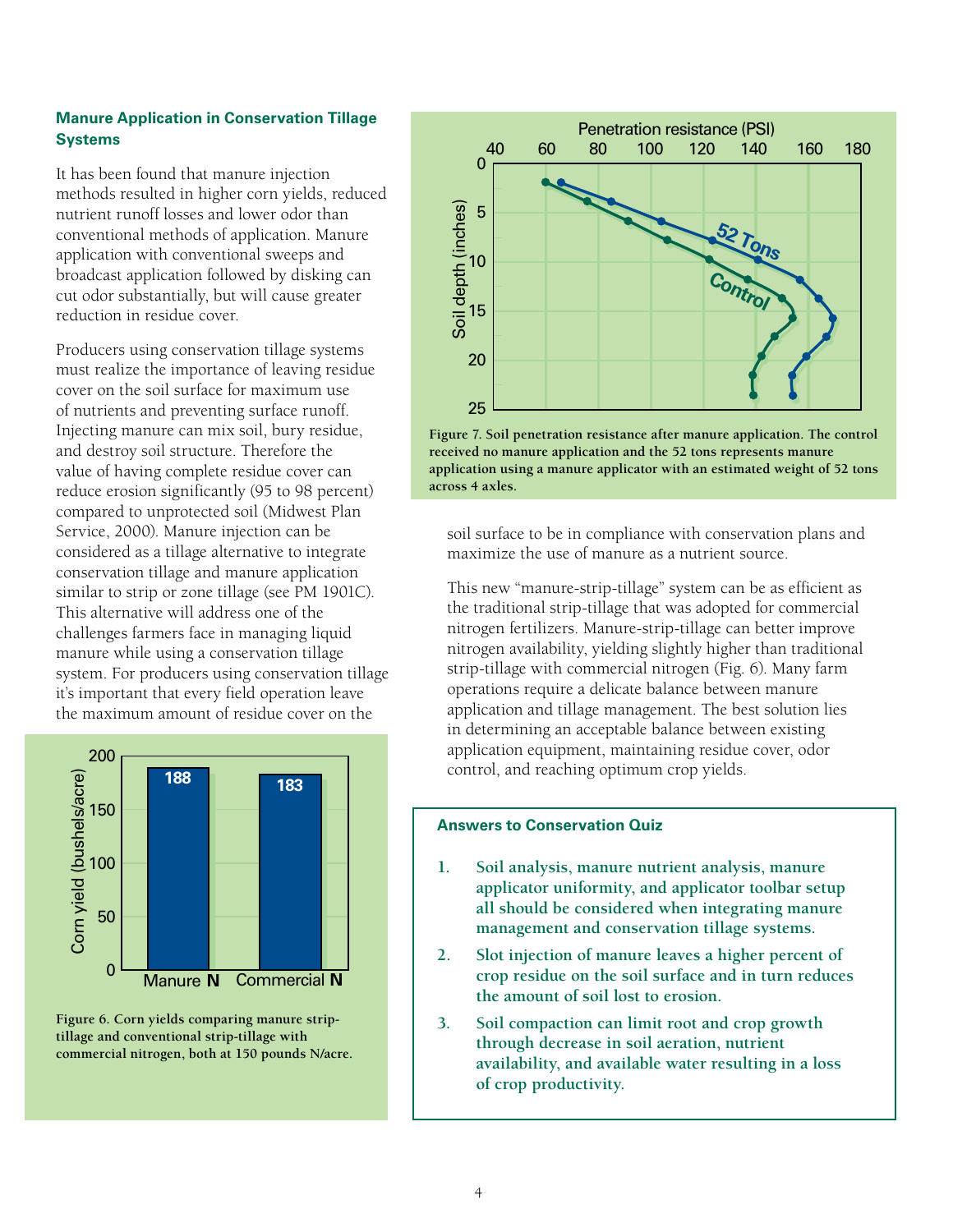#### **Manure Application Effects on Soil Compaction**

The most common cause of soil compaction in row crop fields is from field operations used to till the soil, apply nutrients, plant the crop, harvest, and other maintenance operations. For many livestock producers, manure application is the most damaging practice in terms of soil compaction. Liquid manure applicators can hold up to 10,000 gallons, weighing more than 50 tons across four axles when fully loaded. Figure 7 illustrates the impact that manure application can have on soil compaction presented as resistance to penetration in pounds per square inch.

While the degree of soil compaction is greatly affected by the weight being applied to the soil, the moisture condition at the time of manure application is very important because soils compact more easily when the soil moisture is at or near field capacity (Fig. 8). This is due to the ability of soil water to act as a lubricant between soil aggregates. Therefore, both the timing of manure



**given compactive effort. Adapted from Environmental soil physics.**

application and the applicator weight are critical in reducing soil compaction at the time of manure application. Other management practices that can be used to alleviate soil compaction are: reduce the weight on each axle, properly pressurize tires, apply under proper soil moisture conditions, control traffic patterns, and implement a crop rotation that incorporates small grains or cover crops (see PM 1901B).

#### **Top 10 Reasons to Avoid Soil Compaction**

- 10. Causes nutrient deficiencies
- 9. Reduces crop productivity
- 8. Restricts root development
- 7. Reduces soil aeration
- 6. Decreases soil available water
- 5. Reduces infiltration rate
- 4. Increases bulk density
- 3. Increases sediment and nutrient losses
- 2. Increases surface runoff
- 1. Damages soil structure

#### **Conservation and Nutrient Management Planning**

**Liquid manure application can be considered as a tillage operation or an alternative tillage system. The fact is that most manure injection equipment will disturb the soil and residue much like zone tillage systems. Therefore, manure application should be accounted for in conservation plans by considering the following:**

- **1. Establish a soil testing regime that targets nutrient levels needed to maximize crop growth.**
- **2. Analyze manure for nutrient contents. Manure contents can vary from building to building and year to year depending on weather conditions, livestock diet, dilution by water, and other externalities issues.**
- **3. Pay special attention to variability across the toolbar. Make sure that injectors are not plugged during manure application by examining the units to avoid any nutrient deficiency and subsequent yield loss.**
- **4. Understand the impact your manure applicator can have on soil compaction. As a general rule, apply manure when soil moisture is below field capacity.**
- **5. Learn about the wide variety of manure application toolbars. Each type of toobar can have different impacts on surface residue cover.**